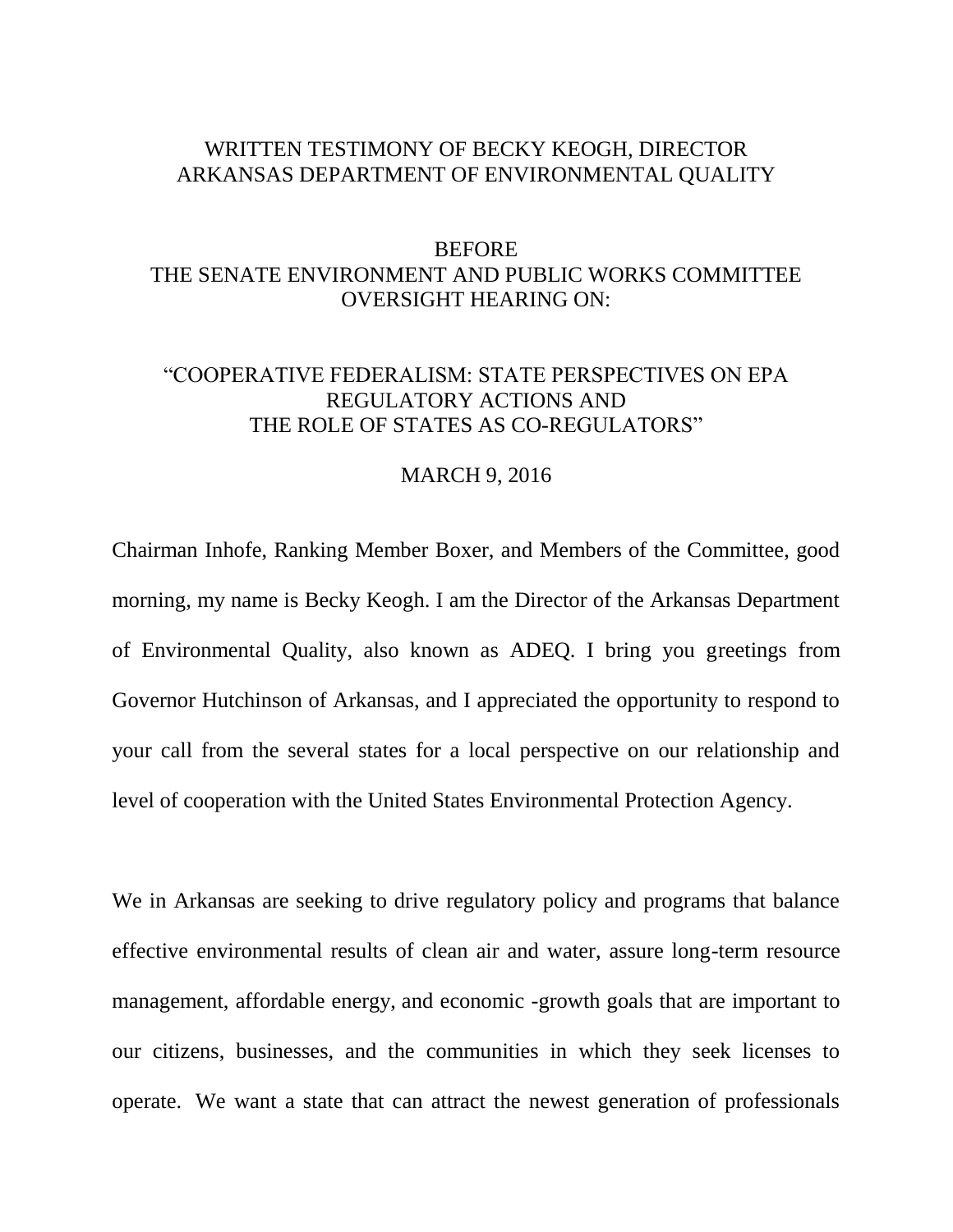who seek communities that offer healthy living and the world-class recreational options that we enjoy in Arkansas. Arkansas is invested heavily in assuring that we are wise stewards of the abundant and clean water, healthy breathing air, and the amazing vistas with which we have been blessed. We do not take our name of "The Natural State" lightly. We strive to fairly and consistently serve the corresponding and complimentary roles of environmental stewardship and economic development.

Likewise, for decades, we successfully worked with the EPA under a symbiotic governing model that is the topic of today's hearing—cooperative federalism. This notion is born of something uniquely American, our system of federalism whereby the nation and states function together as co-sovereigns. Until the last several years, when it came to federal regulation, whether it be the Clean Air Act or the Clean Water Act, we would propose and the EPA would dispose. Both the EPA and the states had a relatively balanced seat a the table. And, as we are known to do in the South, we would all sit around the table and have a good-old fashioned meal. There would be lively debate, ample servings, and both us and the EPA would cooperatively prepare the meal. However, this once treasured family-style dining with our federal partners is a thing of the past. Now, we have an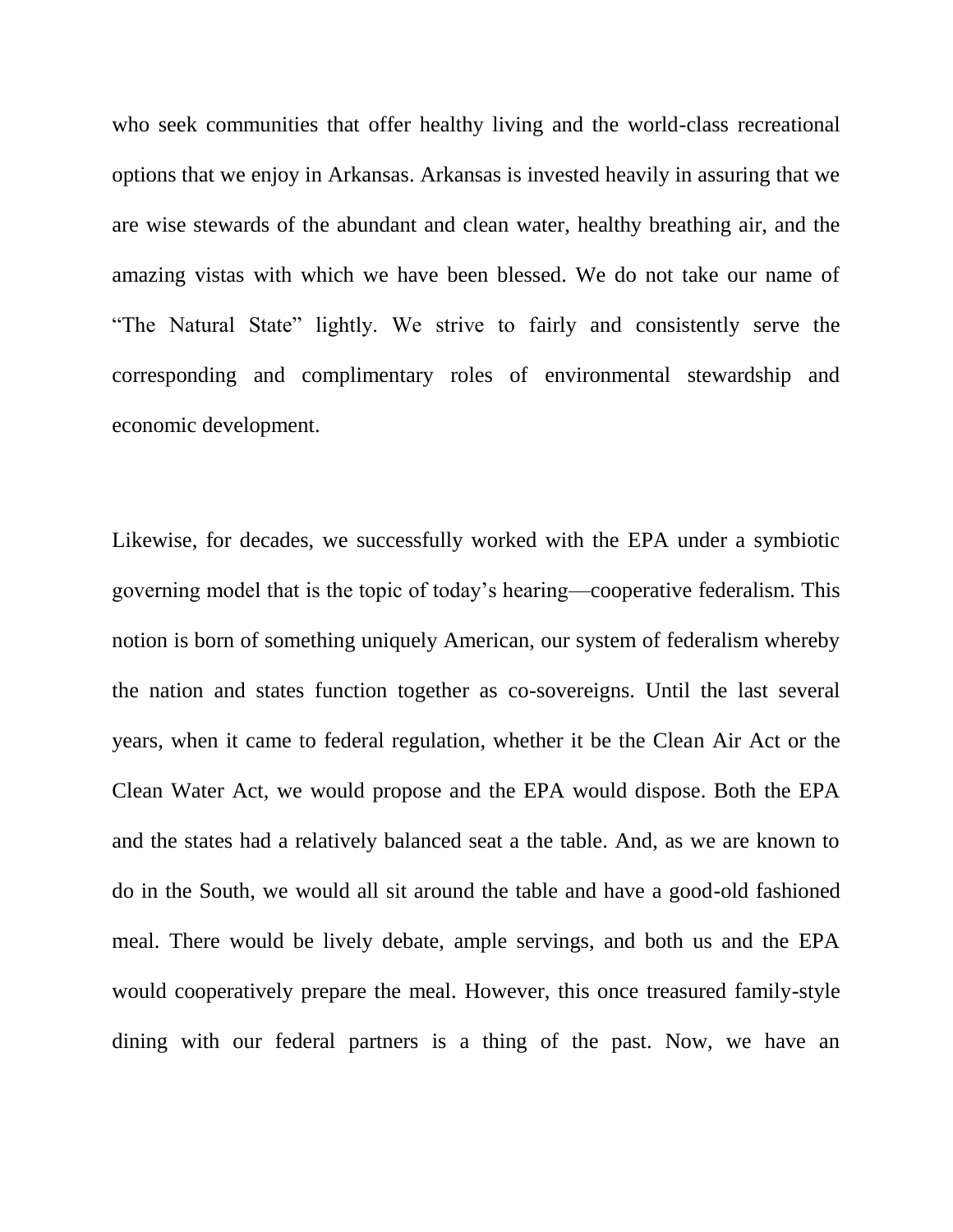increasingly diminished role in the menu selection or meal preparation. We are forced to eat what is served.

The cooperative-federalism model that has defined Arkansas's relation with the EPA beginning in the 1970s has morphed in something that can be better described as coercive federalism. We have seen a decrease in time and tolerance for State Implementation Programs (SIPs) and a dramatic increase in EPA takeovers, or Federal Implementation Programs (FIPs). Historically FIPs were used as the weapon of last resort for our EPA partner, its nuclear option for states that were unfaithful to the partnership or denied the marriage outright. However, under the prevailing paradigm, FIPs are used as an everyday tool (often of dubious origin) in the EPA's vast arsenal. To give perspective on this shift, it is worth noting that in the past seven years the states have been forced to digest more of these federal hostile takeovers, known as FIPs, than were served in the prior three federal administrations combined, ten times over.

Cooperative federalism regimes rest on governmental cooperation. States will not waste the time to draft their own proposals if they expect the federal government to do what it wants in the end anyway. That is to no one's benefit: A portion of State sovereignty is lost, while our unique and individual state constituencies lose out on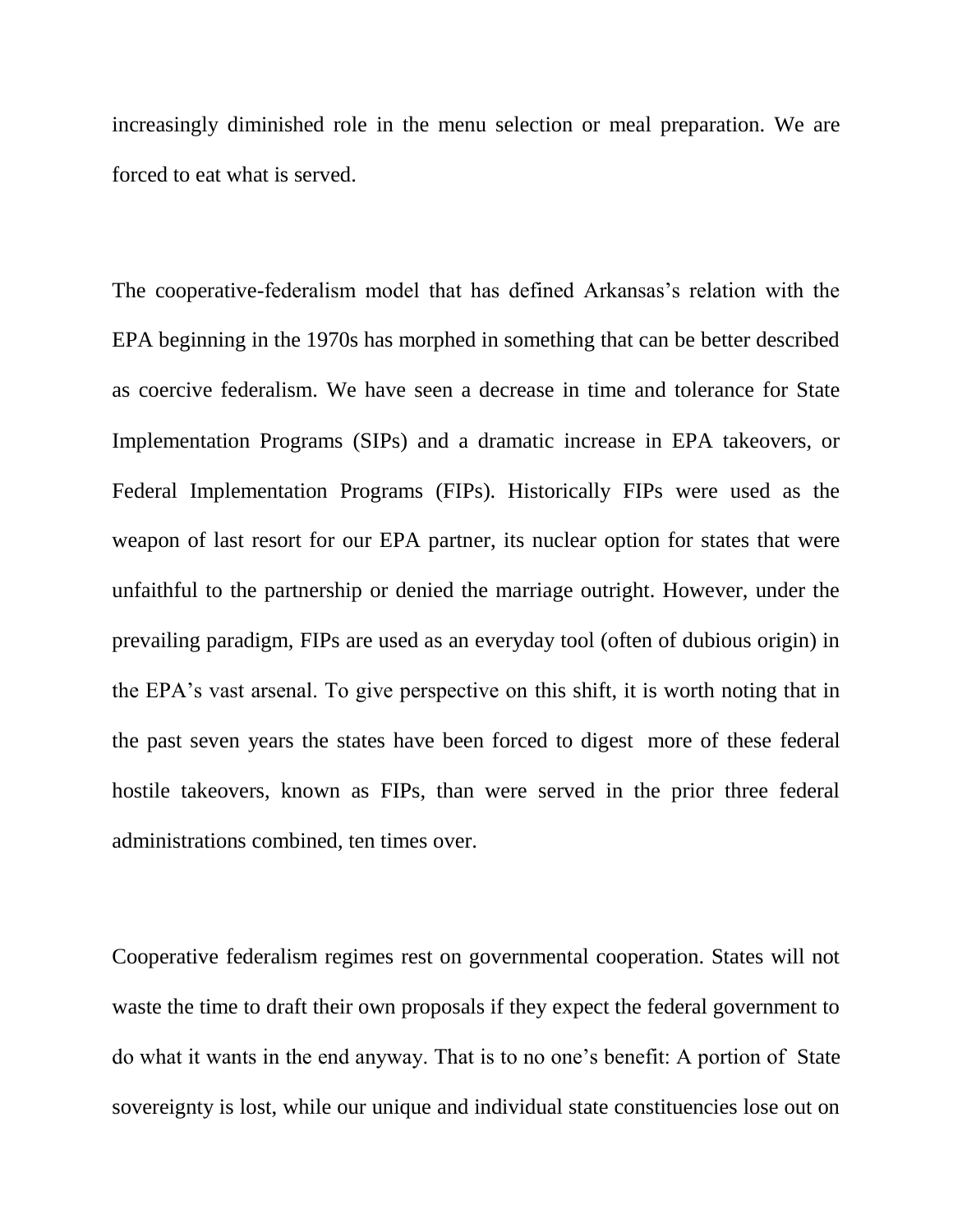the benefits of local regulatory innovation. Cooperative federalism regimes should be designed to foster cooperation, not discourage it. Congress should aim to remedy this problem through amendment to the current controlling legislation, and should consider the importance of fostering cooperation when it designs new cooperative federalism regimes.

Currently, states are placed in the unfair position of having purchased a very expensive seat at the table—having learned the hard (and expensive) way; if you want local control, it will cost you—but then finding out that all meals are served exclusively from the EPA's table, and we are to be served a fixed menu, without a fixed price. The notion of *table d'hôte* without *prix fixe*, is distinctly un-American. States shoulder almost ninety percent of the cost of implementation of federal environmental regulation. However, until recent years, we were glad to pick up the tab because the cost to the states was mitigated by the healthy respect and accompanying deference we received from our federal regulatory partner. And, if there was ever a question of the relative standing of our partnership, one could solve the tie by simply pointing to the findings statement contained in the Clean Air Act at 42 USC §7401 (a)(3):

 The Congress finds . . . that air pollution prevention (that is the reduction or elimination, through any measures, of the amount of pollutants produced or created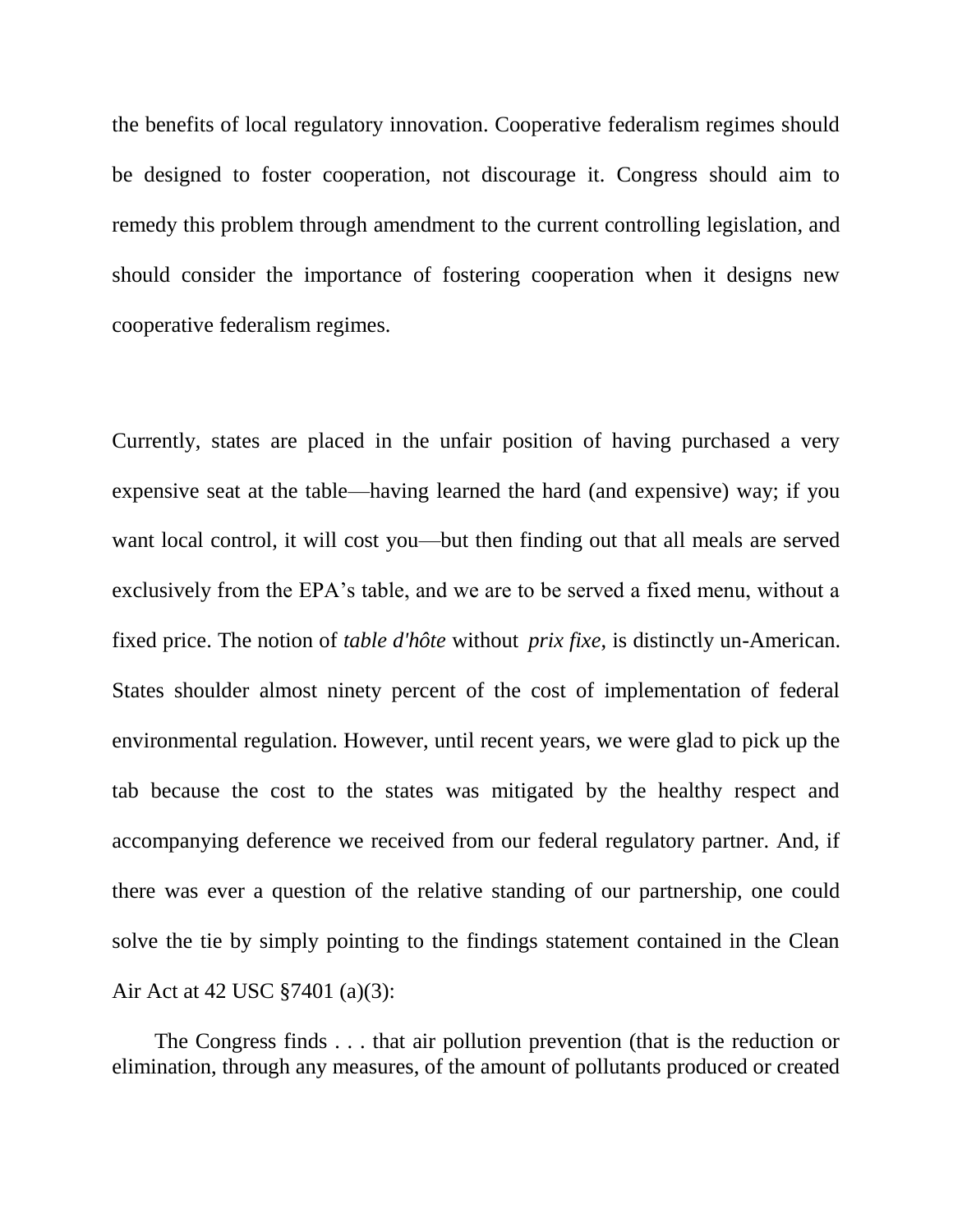at the source) and air pollution control at its source *is the primary responsibility of States and local governments.*

We ask for your assistance in resetting the needle to the point of its origin, whether this task be accomplished by way of Congressional clarification or judicial charge or the two working in tandem. In our estimation, Congress calls for the meal to be served, the states host the occasion, and the EPA be a frequent guest at each state's table. If the party does not occur is goes beyond what Congress has ordered, the judicial branch steps in to sort out the guest list and menu.

However, where we are now can best be described as a progressive dinner party gone bad. We are told that in its current form the Clean Air Act affords the EPA no discretion to give states that have acted in good faith a window within which to comply with a newly announced federal standard (despite the fact that the original finding that the states were out of compliance is more than two-years old). This makes little sense. While it seems logical to give the federal government the leeway not to provide a window for state compliance with a new standard where the federal government adjudges that a state has not acted in good faith, it nevertheless seems that the federal government should have the leeway to provide such a window where a state has acted in good faith and realistically could not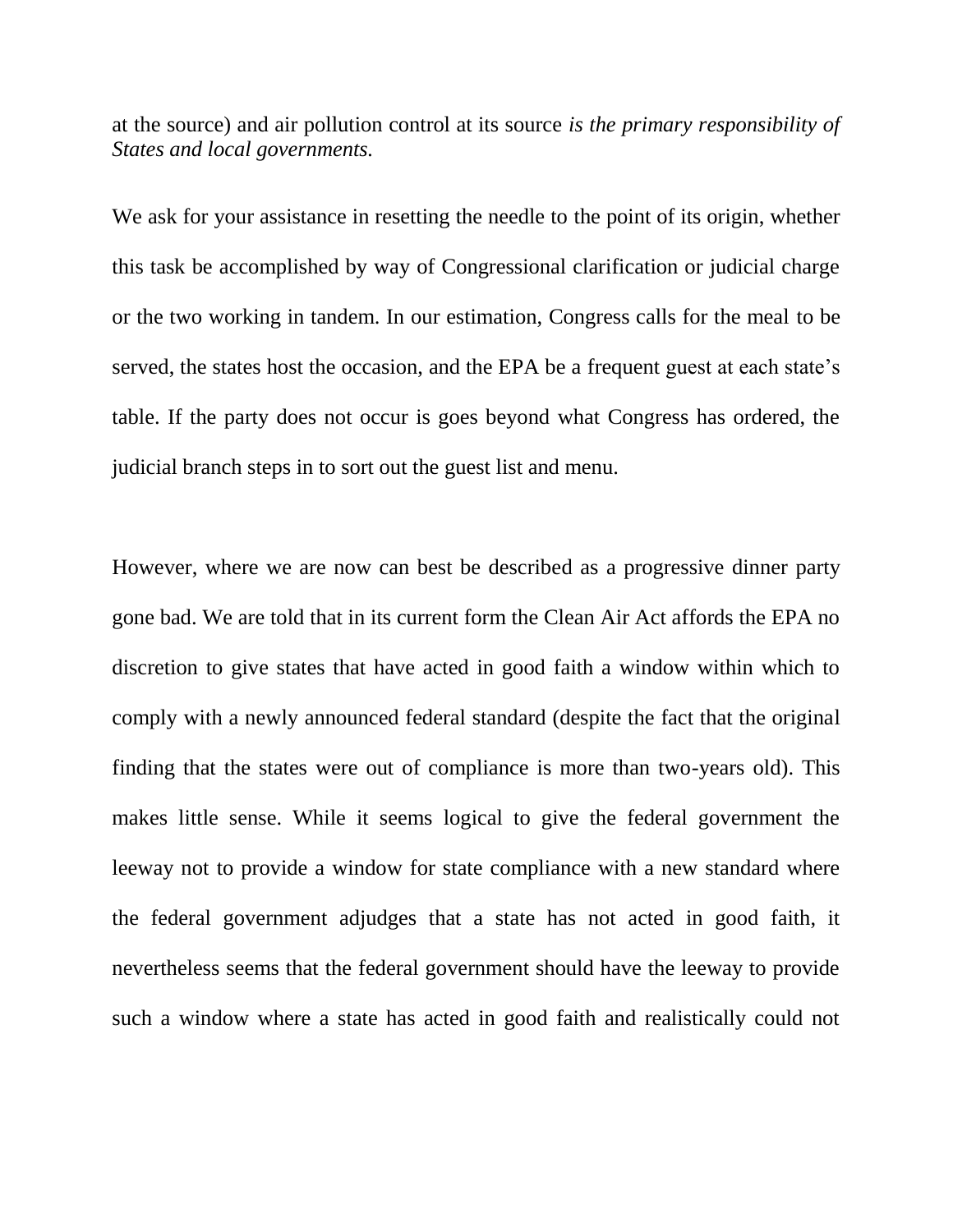guess what standard the federal government would in the end promulgate. Cooperative federalism should reward cooperative behavior, not punish it.

States have recognized an unprecedented level of federal actions. To borrow a saying in the South, "we have more on our plate than we can say Grace over". The sheer number of mandates and deadlines, further complicated by the complexity of rules being finalized, leaves us in a position where we are being served our appetizer, soup, salad, main course, and dessert, all at the same time. And, if we do not clean every crumb from our plates, we are banished from the table. States rarely have sufficient notice and implementation of rules from EPA to accomplish meaningful outcomes before moving to the next one. And, while we are left unable to get a taste of one course before another arrives, the EPA allows its work to buildup—picking and choosing which items are most savory or will look best on its menu. The EPA is afforded the luxury of being the ultimate picky eater, while we states are struggling to digest these five-course meals, plus last-night's leftovers.

For example, in the ozone regulations that the EPA recently finalized, states were just beginning to realize the outcomes and benefits of implementation of the recent federal rules (for the 2008 standard), yet another new standard was already being proposed and finalized prior to initiating action again (whether it was necessary or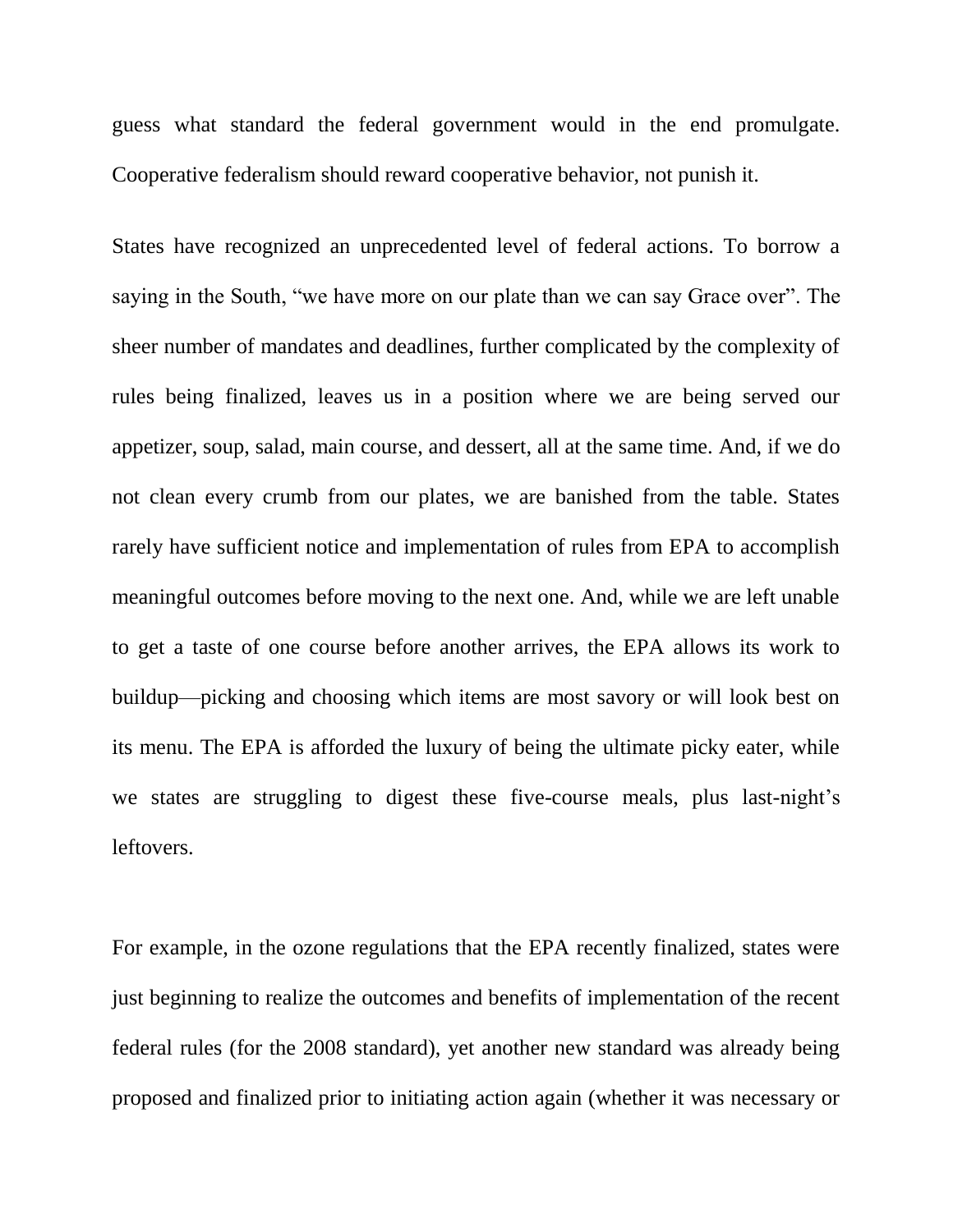not). Specifically for Arkansas, we are finalizing SIPs for implementation of new short-term standards, while at the same time new ozone standards are being finalized and (with little notice) a second phase of Cross State Air Pollution standards were proposed that are inconsistent with our existing SIP. As such, we have at best overlapping and at worse conflicting directives, and regardless of which scenario plays out we have wasted resources. At the same time, failure or delay of federal approvals of SIP rules for water-quality and air-quality programs have created more regulatory uncertainty for the states and those regulated. To solve this, Arkansas is now seeking ways to work with the EPA on how we can consolidate or supersede previously submitted rules without facing legal conflicts.

The reality that states are now more pawn than partner is nowhere better evidenced than in the EPA's transformation of a two-sentence legislative passage into a twothousand page rule with profound consequences and extraordinary costs. In the Clean Power Plan, Arkansas and other states that were already realizing reductions of carbon emissions across the grid were sent on a "race" to find answers to complex and critical analysis that we have referred to as a set of doors. Despite one door being labeled mass and the other being labeled rate, we were unable to predict whether the other side (of either door) provided safety and security of our energy and environment. A majority of states came together and have successfully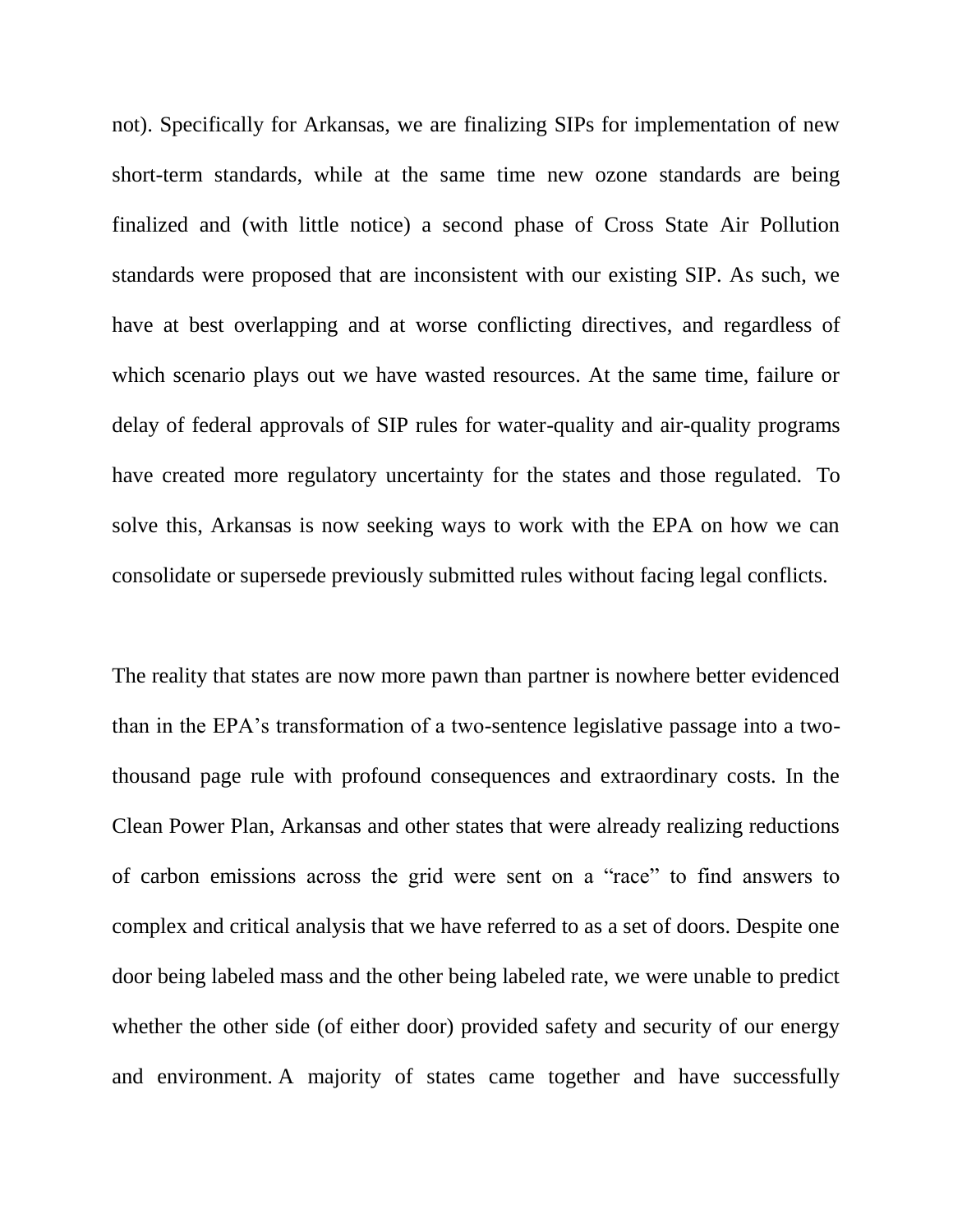petitioned the highest court of the land to take a pause as lower courts hear the arguments of the states that the EPA has gone far beyond the authority granted to it and in fact the establishment of a carbon-reduction target (or any environmental standard for that matter). It is Arkansas's position that the EPA should not be permitted to proceed by simply ignoring Congress or the Constitution. Serving up cooperative federalism in a coercive manner is distasteful, but for the executive branch to ignore that the chairs at our metaphorical table are stabilized by three legs and not just one, makes for a difficult and messy meal.

While we want a seat at the table, as a co-sovereign (that is picking up much of the tab at the end of these expensive meals), we should not be force-fed the EPA's regulation de jour in an un-American fashion. Ironically, the great majority of FIPs that we states have been bombarded with result from the EPA's recent reinterpretation of its "Good Neighbor" provisions. As states, we try and be good neighbors; but when we are told to comply with targets that are either undisclosed or constantly in flux; and the targets may or may not correspond with any measurable environmental impact; and the mandates come at a great cost to the tax and rate payers, we are ready for new neighbors or a new neighborhood.